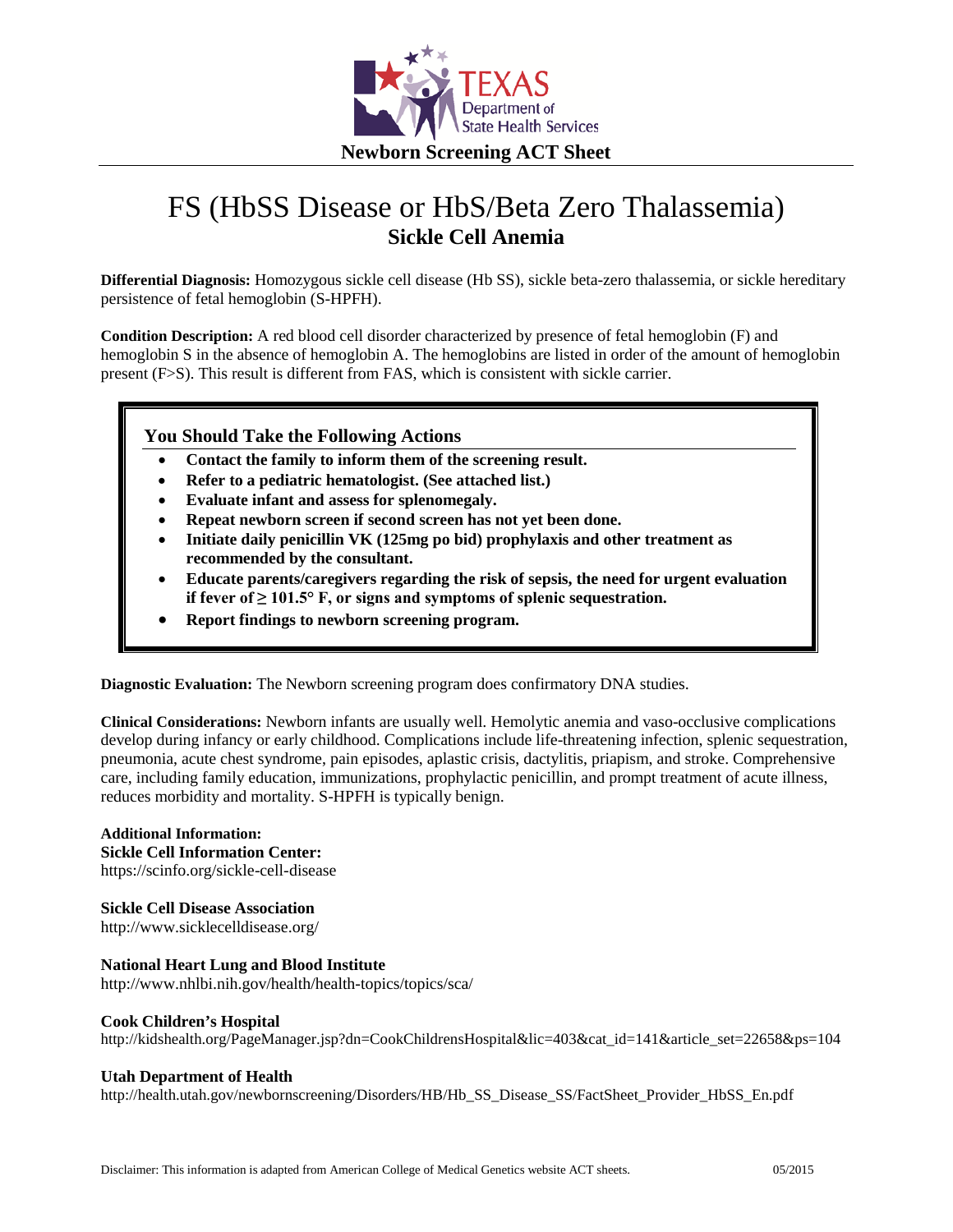

# Sickle Cell Anemia **(Hb-SS)**

### **What is Sickle Cell Anemia?**

Sickle Cell Anemia (Hb-SS-Disease) is the most common Sickle Cell Disease. It clogs blood vessels and causes severe pain. It can also cause problems such as organ and tissue damage. Other common Sickle Cell Diseases are Hb-SC-Disease and sickle thalassemias.

#### **What Causes Sickle Cell Anemia?**

Sickle Cell Anemia is an inherited blood disease. It is very serious for infants and young children. A person with this life-long disease has abnormal red blood cells. Changes in these cells cause them to be shaped like a "sickle." These red blood cells are very weak and sometimes rigid. They can get trapped in the blood vessels and harm blood flow. This can cause sudden pain anywhere in the body. It can also damage body tissues and organs over time.

#### **What Problems Occur with Sickle Cell Anemia?**

Many young children with sickle cell anemia are rarely sick. Sometimes serious problems happen that can cause death. These problems are:

- septicemia (infection of the blood)
- acute splenic sequestration (sudden enlargement of the spleen and rapid drop in the blood count)
- •

Other serious problems can include:

- pneumonia
- organ damage
- painful erections in men
- swelling of hands and feet
- problems during pregnancy
- chest pains and trouble breathing
- blood in urine
- fever
- stroke
- leg ulcers
- *infections*
- jaundice (yellow skin)
- gallstones
- anemia
- pain
- kidney failure

**What is the Treatment for Sickle Cell Anemia? Medication** – Infants and young children with Sickle Cell Anemia sometimes get infections of the blood. Penicillin can prevent death from this. When given twice a day, penicillin can kill bacteria before they grow in the blood and cause very dangerous infections.

**Fluids** – It is important to drink plenty of fluids to keep blood vessels open.

## **Things to Remember**

Children with sickle cell anemia can have periods of pain. This happens more in older children, but sometimes happens in babies. Usually the pain seems to be in the bone. Sometimes it is in the stomach. Such pain is not dangerous. It usually goes away after several hours or days.

Medications such as acetaminophen (such as Tylenol) or ibuprofen (such as Advil) often help the pain. Sometimes children won't use the part of the body that hurts, even when it feels better. Don't force your child to stand or walk. Children will be active again when they feel like it. Rest and drinking plenty of liquids can help the pain. A heating pad can also help. If a child's pain isn't better after taking medicine at home, he or she may need to be treated with stronger medicine in the hospital.